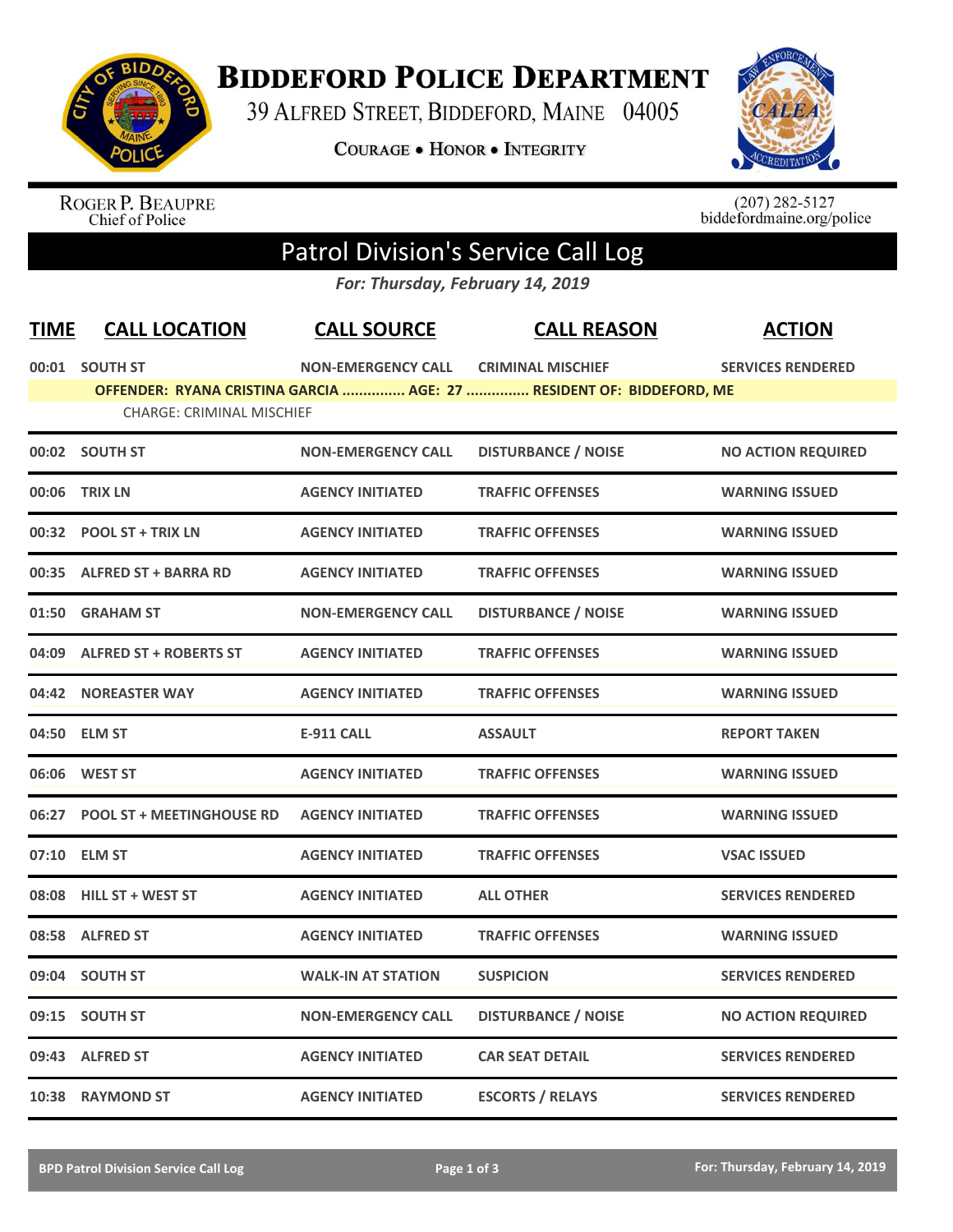| <b>TIME</b> | <b>CALL LOCATION</b>         | <b>CALL SOURCE</b>        | <b>CALL REASON</b>               | <b>ACTION</b>                |
|-------------|------------------------------|---------------------------|----------------------------------|------------------------------|
|             | 10:48 SOUTH ST               | <b>AGENCY INITIATED</b>   | <b>PAPERWORK</b>                 | <b>SERVICES RENDERED</b>     |
| 11:22       | <b>HARDING ST</b>            | <b>AGENCY INITIATED</b>   | <b>ANIMAL COMPLAINT</b>          | <b>FIELD INTERVIEW</b>       |
|             | 11:24 WEST ST + KINGWOOD RD  | <b>NON-EMERGENCY CALL</b> | <b>ANIMAL COMPLAINT</b>          | <b>WARNING ISSUED</b>        |
|             | 11:49 KING ST                | <b>AGENCY INITIATED</b>   | <b>PAPERWORK</b>                 | <b>NEGATIVE CONTACT</b>      |
|             | 12:10 WEST ST                | <b>AGENCY INITIATED</b>   | <b>TRAFFIC OFFENSES</b>          | <b>WARNING ISSUED</b>        |
|             | 12:12 WEST CUTTS ST          | <b>NON-EMERGENCY CALL</b> | <b>COURT ORDERED CHECK IN</b>    | <b>SERVICES RENDERED</b>     |
|             | 13:03 MAPLEWOOD AVE          | <b>AGENCY INITIATED</b>   | <b>CRIM THREAT / TERRORIZING</b> | <b>REPORT TAKEN</b>          |
|             | 13:08 GREEN ST               | <b>WALK-IN AT STATION</b> | <b>THEFT</b>                     | <b>REPORT TAKEN</b>          |
|             | 13:32 ALFRED ST              | <b>WALK-IN AT STATION</b> | <b>COURT ORDERED CHECK IN</b>    | <b>SERVICES RENDERED</b>     |
|             | 13:47 MARINER WAY            | <b>E-911 CALL</b>         | <b>DISTURBANCE / NOISE</b>       | <b>UNABLE TO LOCATE</b>      |
|             | 14:25 ALFRED ST              | <b>AGENCY INITIATED</b>   | <b>TRAFFIC OFFENSES</b>          | <b>WARNING ISSUED</b>        |
|             | <b>14:33 DARTMOUTH ST</b>    | <b>AGENCY INITIATED</b>   | <b>DRUG TAKE BACK</b>            | <b>SERVICES RENDERED</b>     |
|             | 14:38 ELM ST                 | <b>NON-EMERGENCY CALL</b> | <b>SUSPICION</b>                 | <b>GONE ON ARRIVAL</b>       |
|             | 14:39 SOUTH ST               | <b>E-911 CALL</b>         | <b>DISTURBANCE / NOISE</b>       | <b>SERVICES RENDERED</b>     |
|             | 15:03 ELM ST                 | <b>NON-EMERGENCY CALL</b> | <b>HARASSMENT</b>                | <b>SERVICES RENDERED</b>     |
|             | 15:31 SOUTH ST               | <b>NON-EMERGENCY CALL</b> | <b>HARASSMENT</b>                | <b>UNFOUNDED</b>             |
|             | <b>15:40 WENTWORTH ST</b>    | <b>NON-EMERGENCY CALL</b> | <b>PARKING COMPLAINT</b>         | <b>PARKING TICKET ISSUED</b> |
|             | 16:14 ALFRED ST              | <b>WALK-IN AT STATION</b> | <b>COURT ORDERED CHECK IN</b>    | <b>SERVICES RENDERED</b>     |
|             | 16:20 ALFRED ST + ANDREWS RD | E-911 CALL                | <b>DISABLED VEHICLE</b>          | <b>VEHICLE TOWED</b>         |
|             | 16:33 ALFRED ST              | <b>AGENCY INITIATED</b>   | <b>TRAFFIC OFFENSES</b>          | <b>WARNING ISSUED</b>        |
|             | 16:33 MASON ST               | <b>NON-EMERGENCY CALL</b> | <b>PARKING COMPLAINT</b>         | <b>PARKING TICKET ISSUED</b> |
|             | 16:53 ALFRED ST              | <b>WALK-IN AT STATION</b> | <b>COURT ORDERED CHECK IN</b>    | <b>SERVICES RENDERED</b>     |
|             | 17:04 SOUTH ST               | <b>NON-EMERGENCY CALL</b> | <b>DISTURBANCE / NOISE</b>       | <b>SERVICES RENDERED</b>     |
|             | 17:17 HILL ST                | <b>NON-EMERGENCY CALL</b> | <b>ALL OTHER</b>                 | <b>REFERRED OTHER AGENCY</b> |
|             | 17:21 CHADWICK PL            | <b>NON-EMERGENCY CALL</b> | <b>PARKING COMPLAINT</b>         | <b>GONE ON ARRIVAL</b>       |
|             | 17:33 ALFRED ST              | <b>WALK-IN AT STATION</b> | <b>COURT ORDERED CHECK IN</b>    | <b>SERVICES RENDERED</b>     |